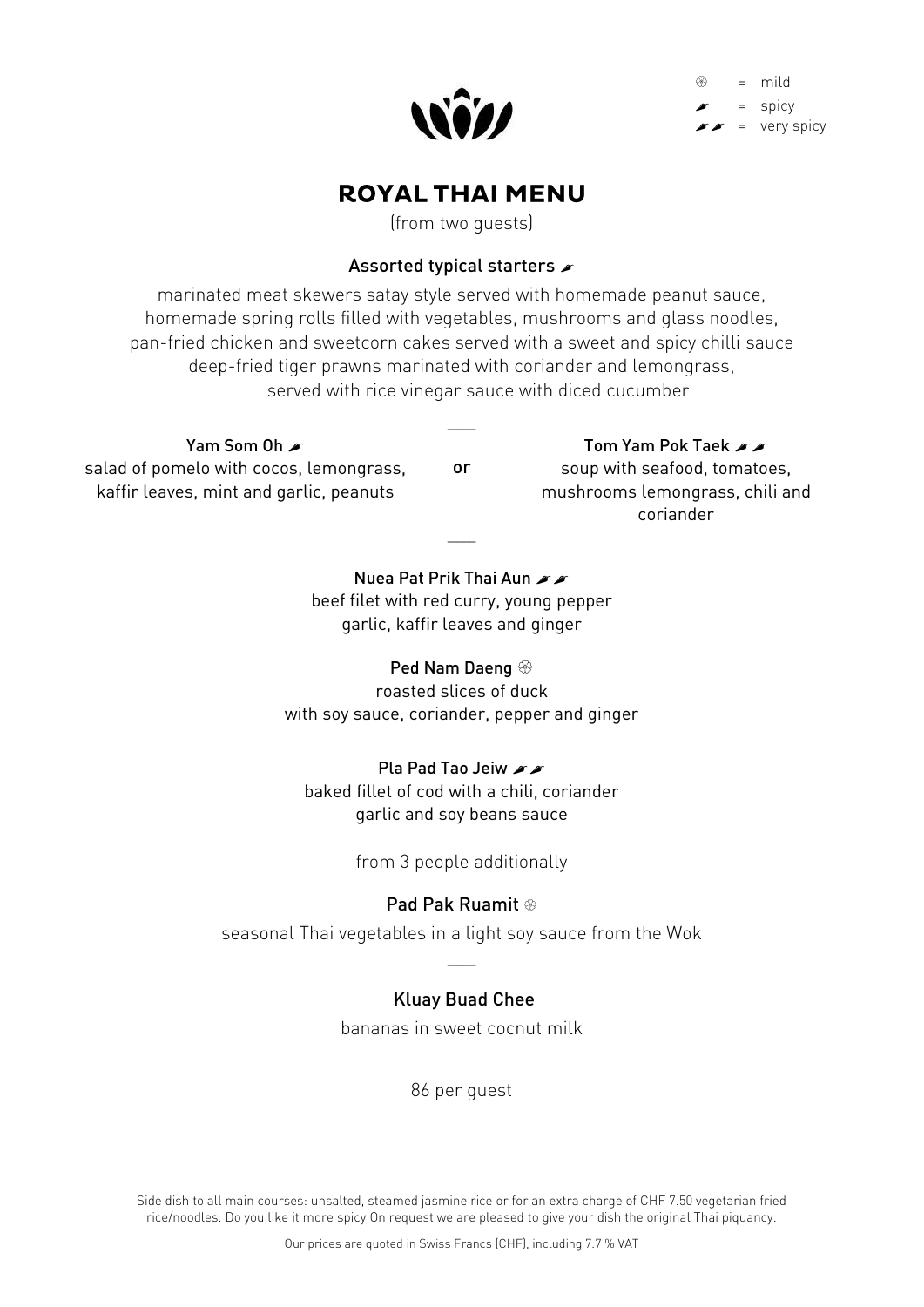

 = mild = spicy = very spicy

## **SAMUI-THAI JEH MENU**

(vegetarian, from 2 guests)

### Assorted typical starters  $\blacktriangleright$

Katong Toong, crispy basket filled with shiitake mushrooms Spring onions and coriander, homemade spring rolls filled with vegetables, mushrooms and glass noodles roasted tofu sticks served with homemade peanut sauce, sweet and spicy chili sauce and rice vinegar sauce with diced cucumber

#### Yam Tao Hoo Tod  $\circledast$

salad of tofu, spring onions with tomatoes, mushrooms and chili

or

 $\overline{\phantom{a}}$ 

#### Tom Ka Hed <sup>®</sup>

coconut soup with mushroom, lemongrass, spring onions, coriander and kaffir leaves

### Gaeng Tae Poo xx

 $\overline{\phantom{a}}$ 

red curry with coconut, water spinach, peperoni, lemon and tamarinde

#### Pad Kee Mae Sen Lek

pan-fried rice noodles with mushroom, chili, cabbage, baby sweetcorn and young pepper

#### Pad Pak Boong Fai Daeng

Water spinach with chili, garlic, soja and oystersauce

#### Tub Tim Grob

 $\overline{\phantom{a}}$ 

Water chestnuts with coconut, tapioca and pandan

76 per guest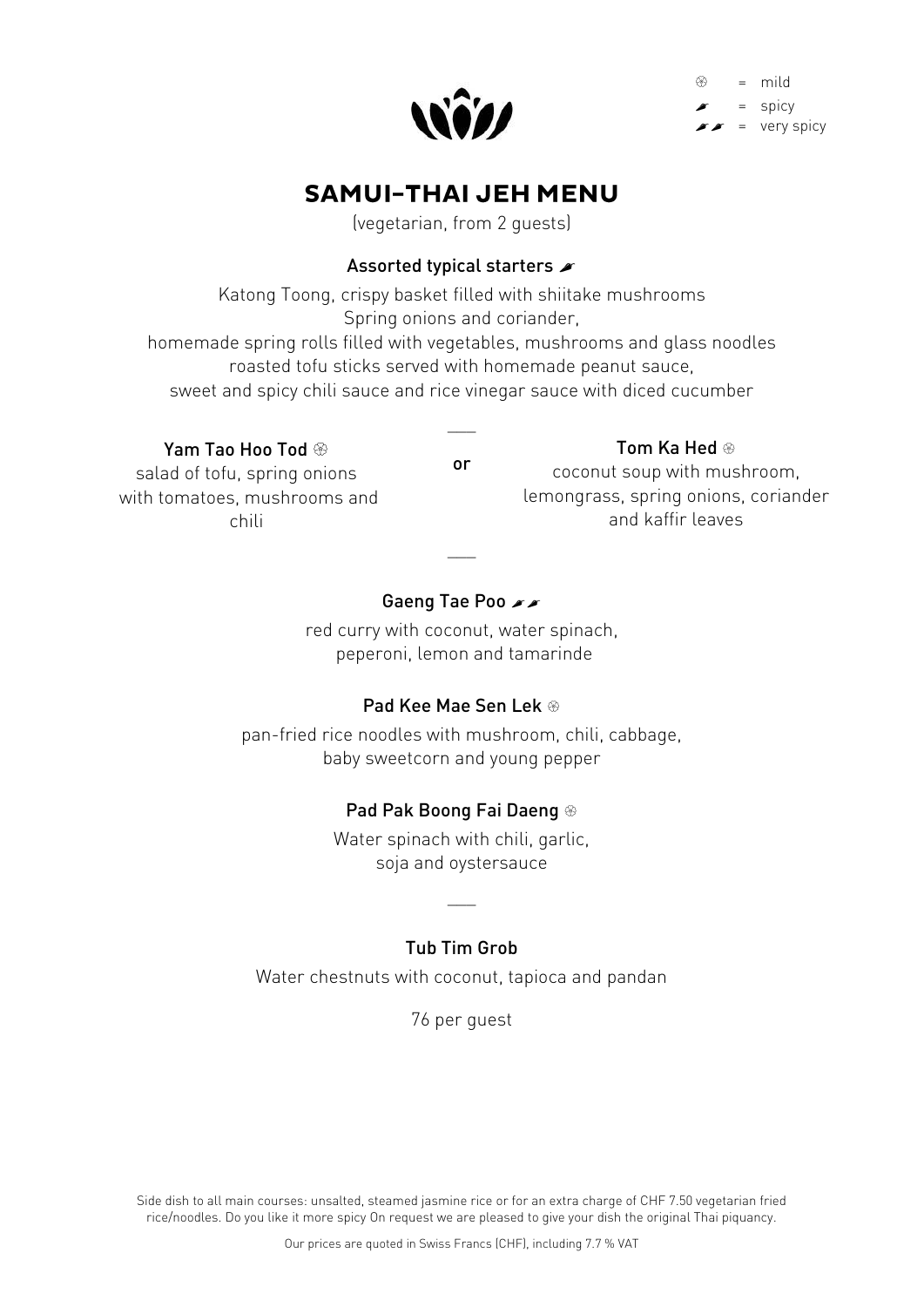

 = mild = spicy = very spicy

## **SAMUI-THAI MENU**

(from two guests)

#### Assorted typical starters  $\blacktriangleright$

marinated meat skewers satay style served with homemade peanut sauce, homemade spring rolls filled with vegetables, mushrooms and glass noodles, pan-fried chicken and sweetcorn cakes served with a sweet and spicy chilli sauce deep-fried tiger prawns marinated with coriander and lemongrass, served with rice vinegar sauce with diced cucumber

#### Som Tam Gung & &

 $\overline{\phantom{a}}$ 

#### Tom Kha Gai

spicy salad of green papaya with peanuts, cherry tomatoes, and green snake beans flavoured with fish sauce and chili

or creamy coconut milk soup with chicken and fresh mushrooms

### Massaman Nuea x «modern Thai cuisine»

 $\overline{\phantom{a}}$ 

beef filet medium roasted in traditional Thai Massaman curry with coconut milk, potatoes, cashew nuts, tomatoes and fried onions

### Pla Tuna Panaeng «modern Thai Kitchen»

tuna in sushi quality medium roasted on Thai vegetables, Thai basil with Panaeng curry sauce and coconut milk

### Gai Pad Med Mamuang

roasted slices of chicken breast with chili sauce, cashew-nuts, onions and dryed chili

### Gung Yai Gratiam Prik Thai Pak Ruamit

tiger prawns with green curry and Thai mango

### Pad Pak Ruamit

seasonal Thai vegetables in light soy sauce from the Wok

 $\overline{\phantom{a}}$ 

### Pon Lamai Thai Ruamit

exotic fruit plate with assorted fresh fruits

95 per guest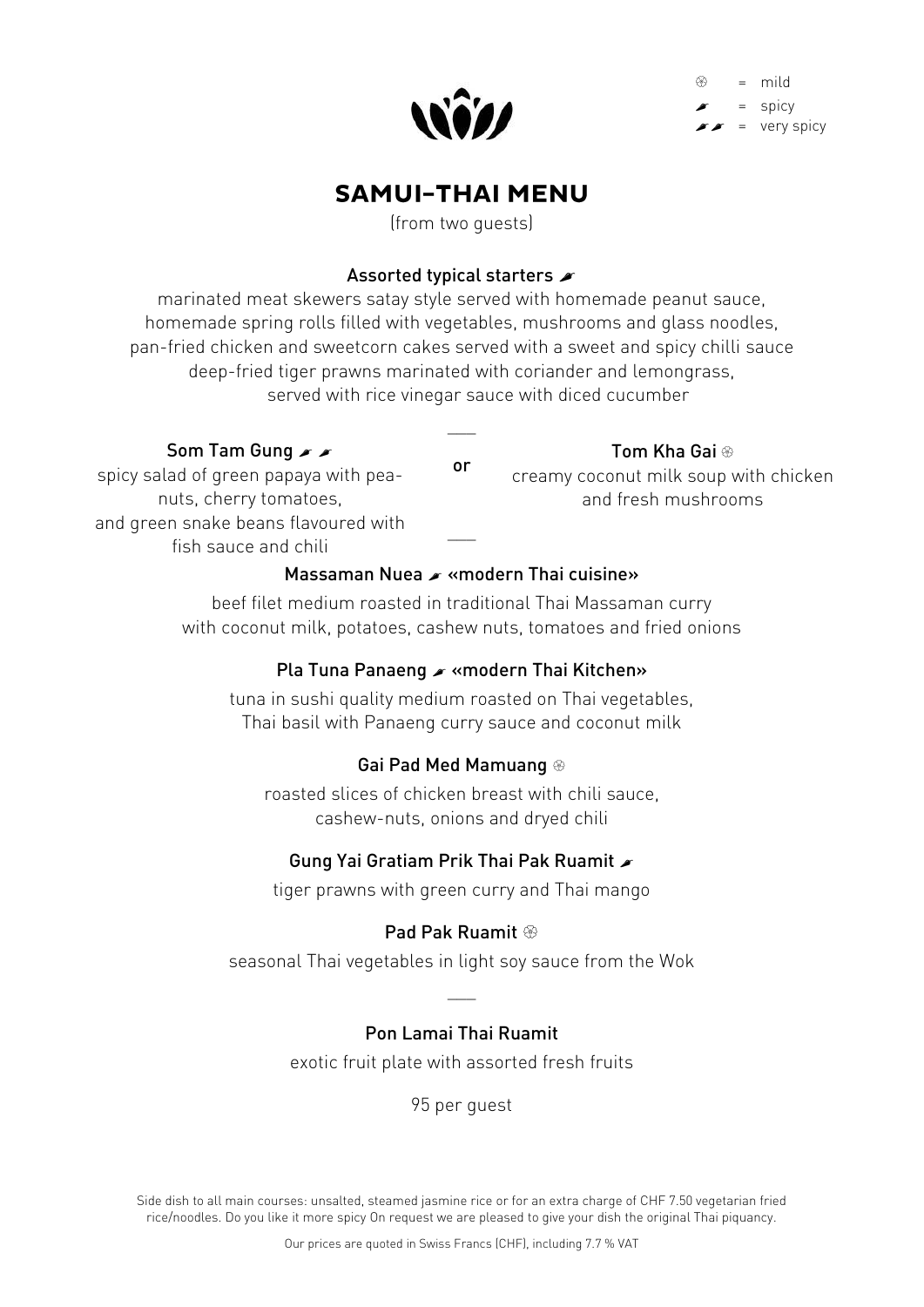

 $\circledast$  = mild  $\blacktriangleright$  = spicy  $\bullet \bullet = \text{very spicy}$ 

## **STARTERS**

| 1 Poh Pia Jeh (vegetarian) ®                                                                                                          | 16 |
|---------------------------------------------------------------------------------------------------------------------------------------|----|
| homemade spring rolls filled with vegetables, mushrooms<br>and glass noodles, served with sweet and spicy chili sauce                 |    |
|                                                                                                                                       |    |
| 3 Satay Royal, Nuea, Gai ®                                                                                                            | 22 |
| roasted meat skewers satay-style with marinated beef and chicken,<br>homemade peanut sauce and rice vinegar sauce with diced cucumber |    |
| 2 Gung Schom Suan ®                                                                                                                   | 19 |
| deep-fried tiger prawns with coriander, chili and spring onions                                                                       |    |
| 5 Tod Man Gai Kaupood                                                                                                                 | 18 |
| pan-fried chicken and sweetcorn cakes served with a<br>sweet and spicy chilli sauce                                                   |    |
| 9 Kratang Thong                                                                                                                       | 16 |
| pan-fried chicken and sweetcorn cakes served with a<br>sweet and spicy chilli sauce                                                   |    |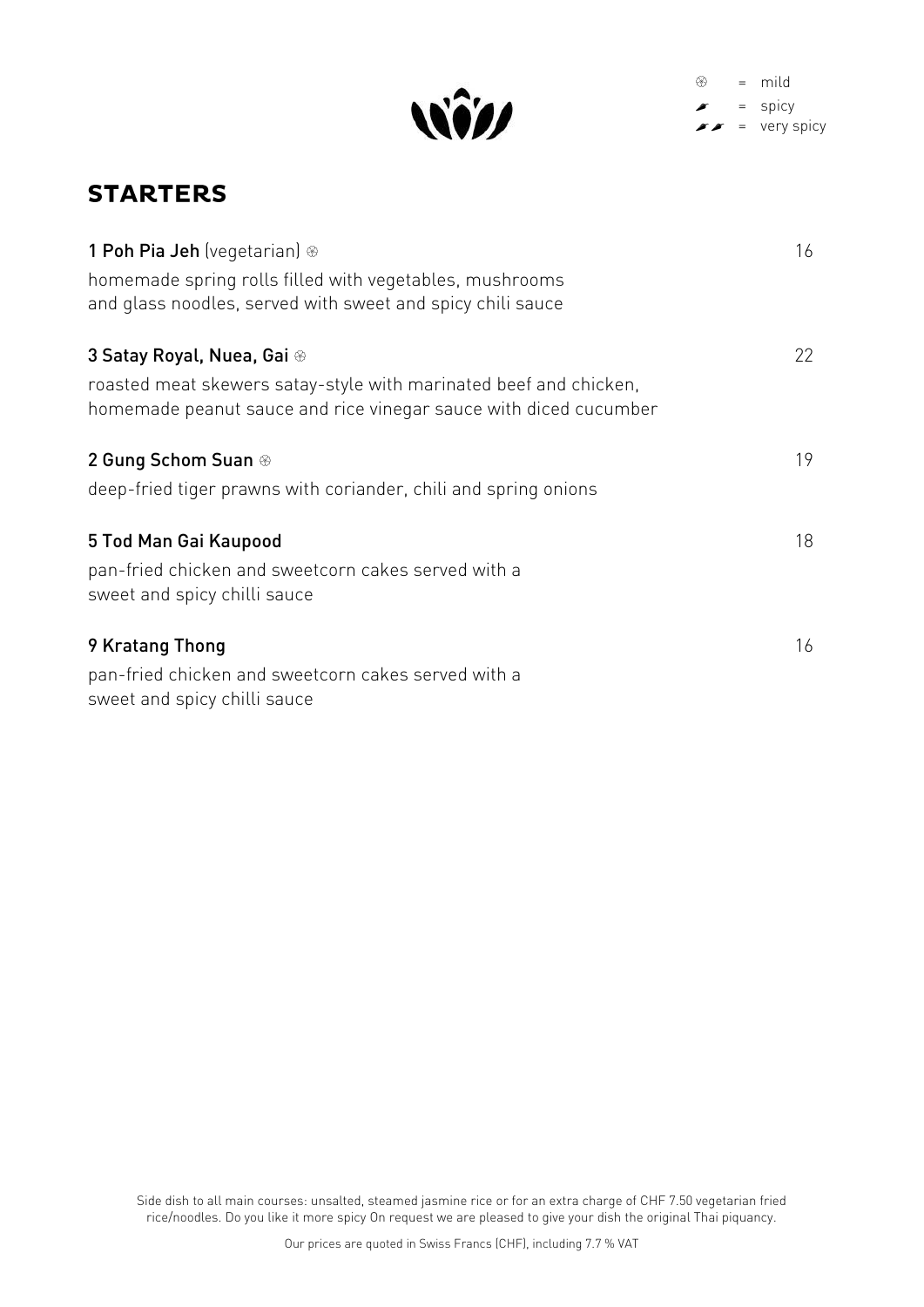

 = mild = spicy = very spicy

## **OUR RECOMMENDATION**

|  | 7 Assorted typical starters $\blacktriangleright$ |  |  |
|--|---------------------------------------------------|--|--|
|--|---------------------------------------------------|--|--|

| 7 Assorted typical starters $\blacktriangleright$ | from 2 people per guest 26 |    |
|---------------------------------------------------|----------------------------|----|
|                                                   | for 1 person               | 28 |

- wîn roasted meat skewers satay-style with marinated beef and chicken, homemade peanut sauce and rice vinegar sauce with diced cucumber
- homemade spring rolls filled with vegetables, mushrooms and glass noodles wîn
- deep-fried tiger prawns marinated with coriander and lemongrass, wîn with sweet and spicy chili sauce
- pan-fried chicken and sweetcorn cakes served with a win sweet and spicy chilli sauce backed on a lemongrass-skewer
- win spicy salad of green papaya with peanuts, tomatoes and green snake beans flavoured with fish sauce and chili

#### **6 Assorted typical vegetarian starters**  $\rightarrow$  from 2 people per quest 23

for 1 person 25

- Krathong Tong, crispy basket filled with shiitake mushrooms
- Spring onions and coriander lime, pieces of almonds, shallots  $\hat{w}$ and chili stripes, served with honey-soy sauce
- homemade spring rolls filled with vegetables, mushrooms and glass noodles win
- roasted tofu sticks served with a homemade peanut sauce, sweet and spicy Will chili sauce and rice vinegar sauce with diced cucumber
- WÎN spicy salad of green papaya with peanuts, tomatoes and green snake beans flavoured with chili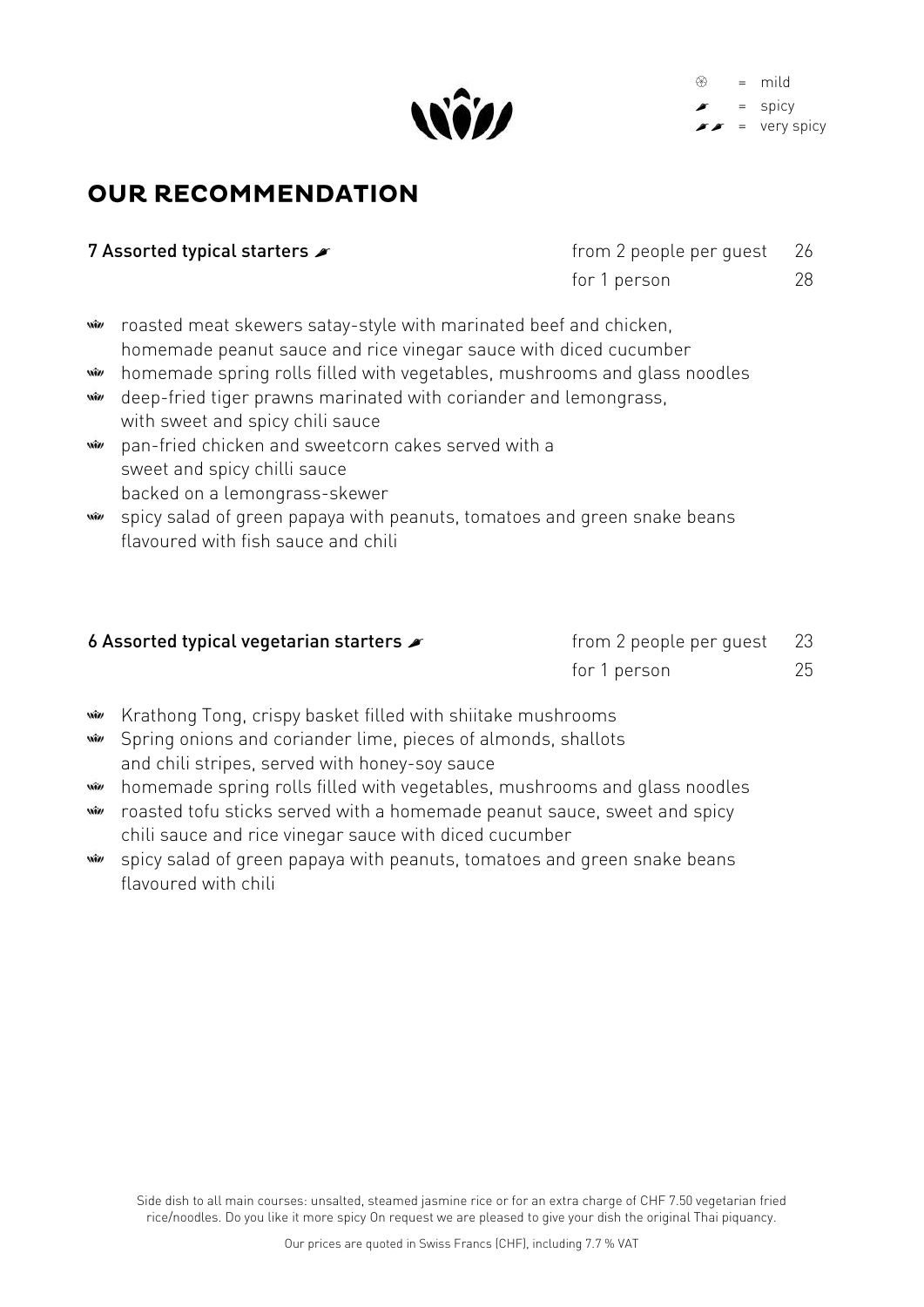

 $\circledast$  = mild = spicy  $\sqrt{\prime}$  = very spicy

# **SOUPS**

In Thailand soups are served at the same time as the main course. If you would like to enjoy your soup in that dway, please inform your waitress.

| 8 Tom Kha Gai ®<br>creamy coconut milk soup with chicken and fresh mushrooms                                       |                | 17 |
|--------------------------------------------------------------------------------------------------------------------|----------------|----|
| 10 Tom Yam Gung xx<br>spicy clear soup with tiger prawns, lemongrass, galgant, oyster mushrooms<br>and chili paste |                | 19 |
| <b>11 Tom Kha Jeh</b> (vegetarian) $\circledast$<br>creamy coconut milk soup with vegetables and fresh mushrooms   |                | 15 |
| <b>SALADS</b>                                                                                                      |                |    |
| 12 Yam Pon Lamai<br>green mango salad with Thai fruits and herbs<br>on a light chilli sauce                        |                | 19 |
| 13 Yam Nuea Makue-on xx<br>beef filet salad with peppermint, eggplant, shallots and spicy sauce                    |                | 26 |
| 14 Som Tam Thai / Gung ୵                                                                                           | without prawns | 19 |

spicy salad of green papaya with peanuts, cherry tomatoes with prawns 24 and green snake beans flavoured with fish sauce and chili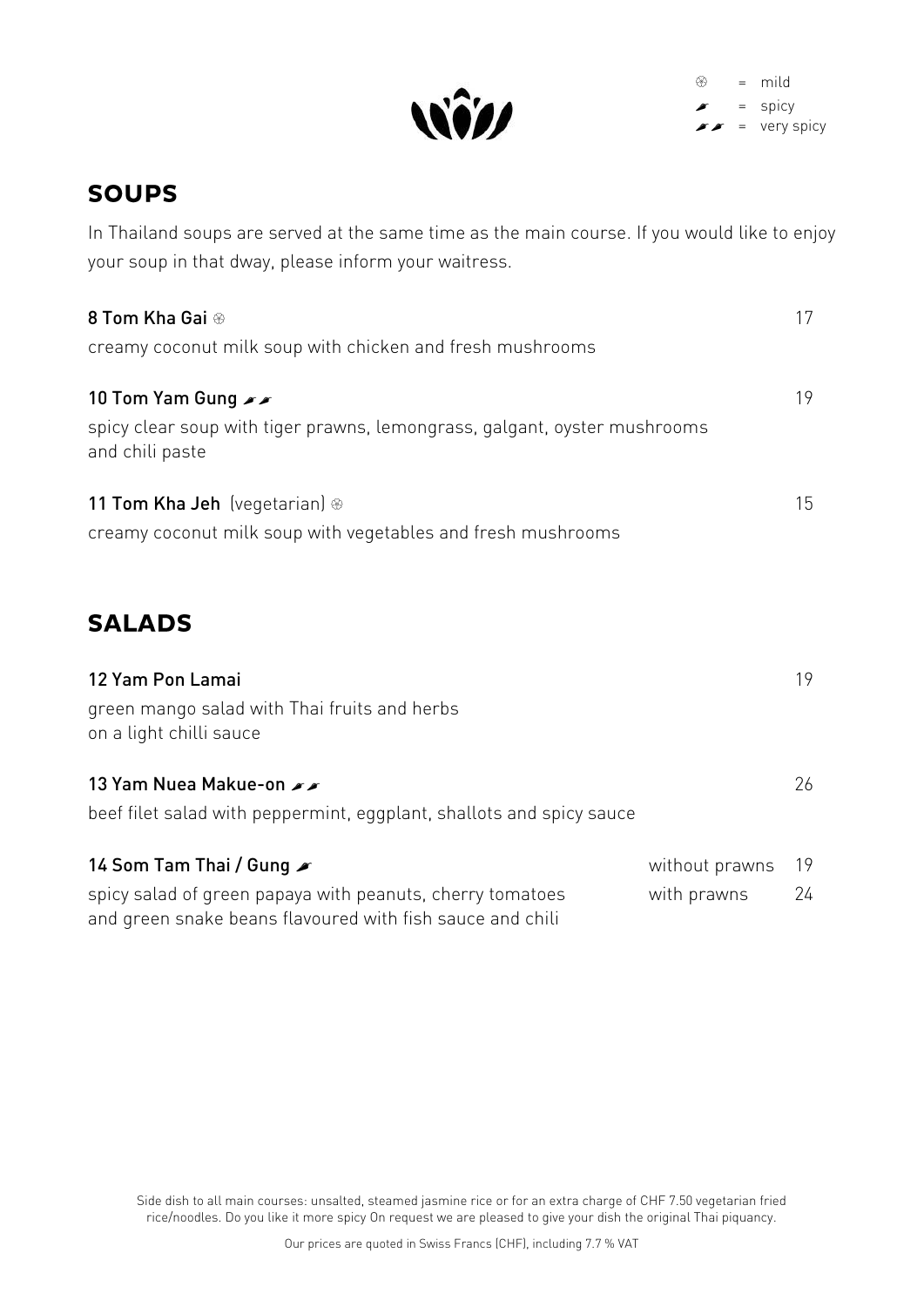

 $\circledast$  = mild  $\blacktriangleright$  = spicy  $\bullet \bullet = \text{very spicy}$ 

# **EAT DISHES**

| 17 Gaeng Kiaw Wan Gai xx                                                                                                                                          | 39 |
|-------------------------------------------------------------------------------------------------------------------------------------------------------------------|----|
| spicy green curry with slices of chicken breast, coconut milk, mini eggplants,<br>corn, carrots, green snake beans, kaffir-lime leaves, basil and slices of chili |    |
| 18 Gai Priew Wan $\circledast$                                                                                                                                    | 41 |
| roasted slices of chicken breast with sweet and sour sauce, cucumbers,<br>tomatoes, pineapple, spring onions and peppers                                          |    |
| 19 Massaman Nuea x «modern Thai cuisine»                                                                                                                          | 49 |
| beef filet medium roasted in traditional Thai Massaman curry<br>with coconut milk, potatoes, cashew nuts, tomatoes and fried onions                               |    |
| 20 Nuea Kapraow A                                                                                                                                                 | 49 |
| roasted slices of beef filet with basil, chili<br>green snake beans                                                                                               |    |
| 21 Gaeng Ped Yang                                                                                                                                                 | 44 |
| roasted duck breast with red curry, coconut milk, cherry tomatoes,<br>mini eggplant, pineapple, Thai basil and chili                                              |    |
| 22 Panaeng Ped $\blacktriangleright$                                                                                                                              | 44 |
| deep-fried duck breast on Thai vegetables and Thai basil with                                                                                                     |    |
| Panaeng curry sauce and coconut milk                                                                                                                              |    |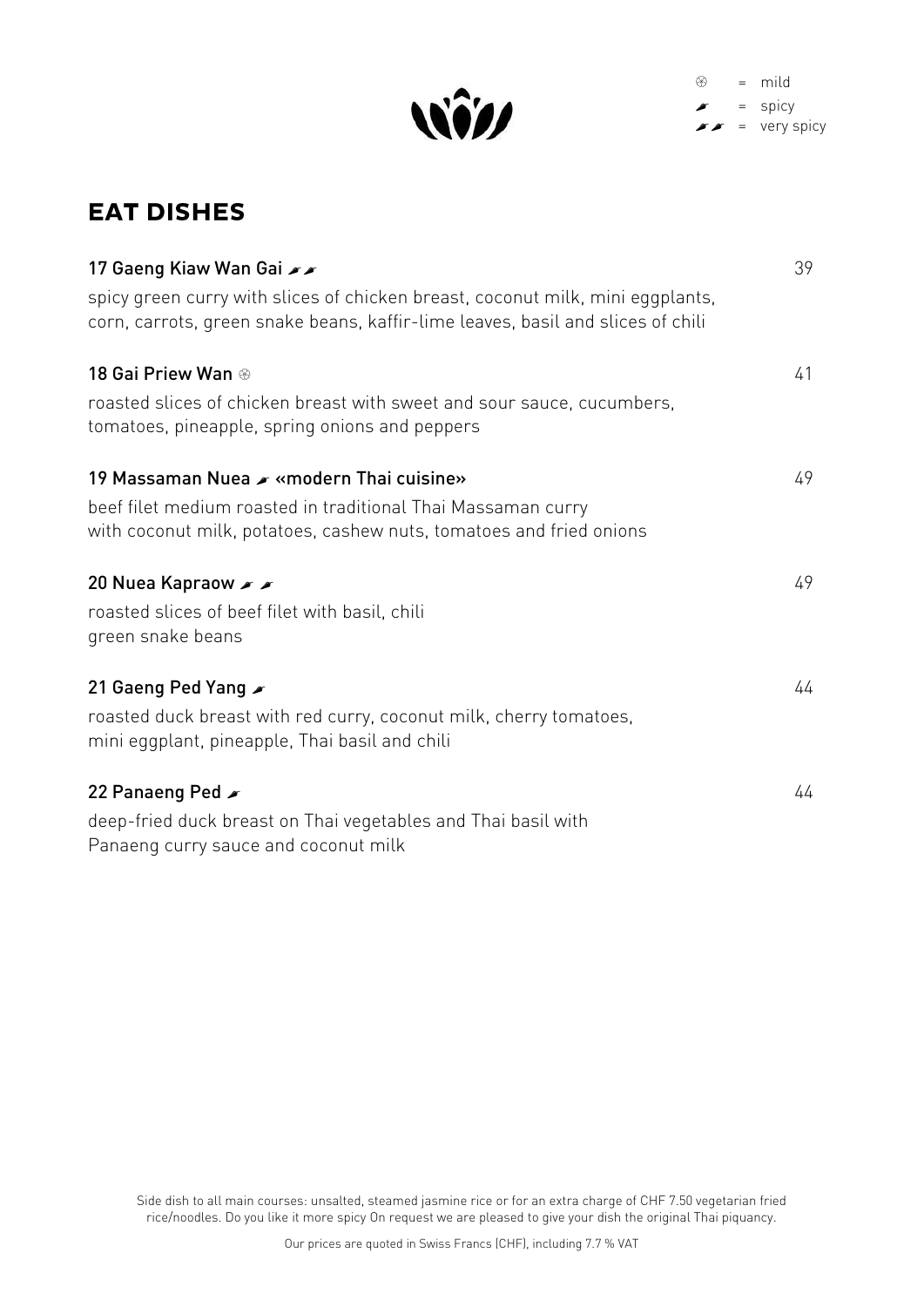

 $\circledast$  = mild  $\bullet$  = spicy  $\sqrt{\prime}$  = very spicy

## **FISH DISHES**

| 25 Gung Yai Gratiam Prik Thai Pak Ruamit $\blacktriangleright$<br>fried tiger prawns with garlic, chili and black pepper on a light soy-sauce<br>with a variety of Thai vegetables | 46 |
|------------------------------------------------------------------------------------------------------------------------------------------------------------------------------------|----|
| 26 Pla Tuna Panaeng ୵ «modern Thai Küche»<br>tuna in sushi quality medium roasted on Thai vegetables, Thai basil<br>with Panaeng curry sauce and coconut milk                      | 48 |
| 28 Pla Samun Prai A<br>crispy fillet of cod with Thai herbs and green mango<br>served on a sauce made of; shallots, chilli, chilli paste, peanuts<br>and tamarind sauce            | 43 |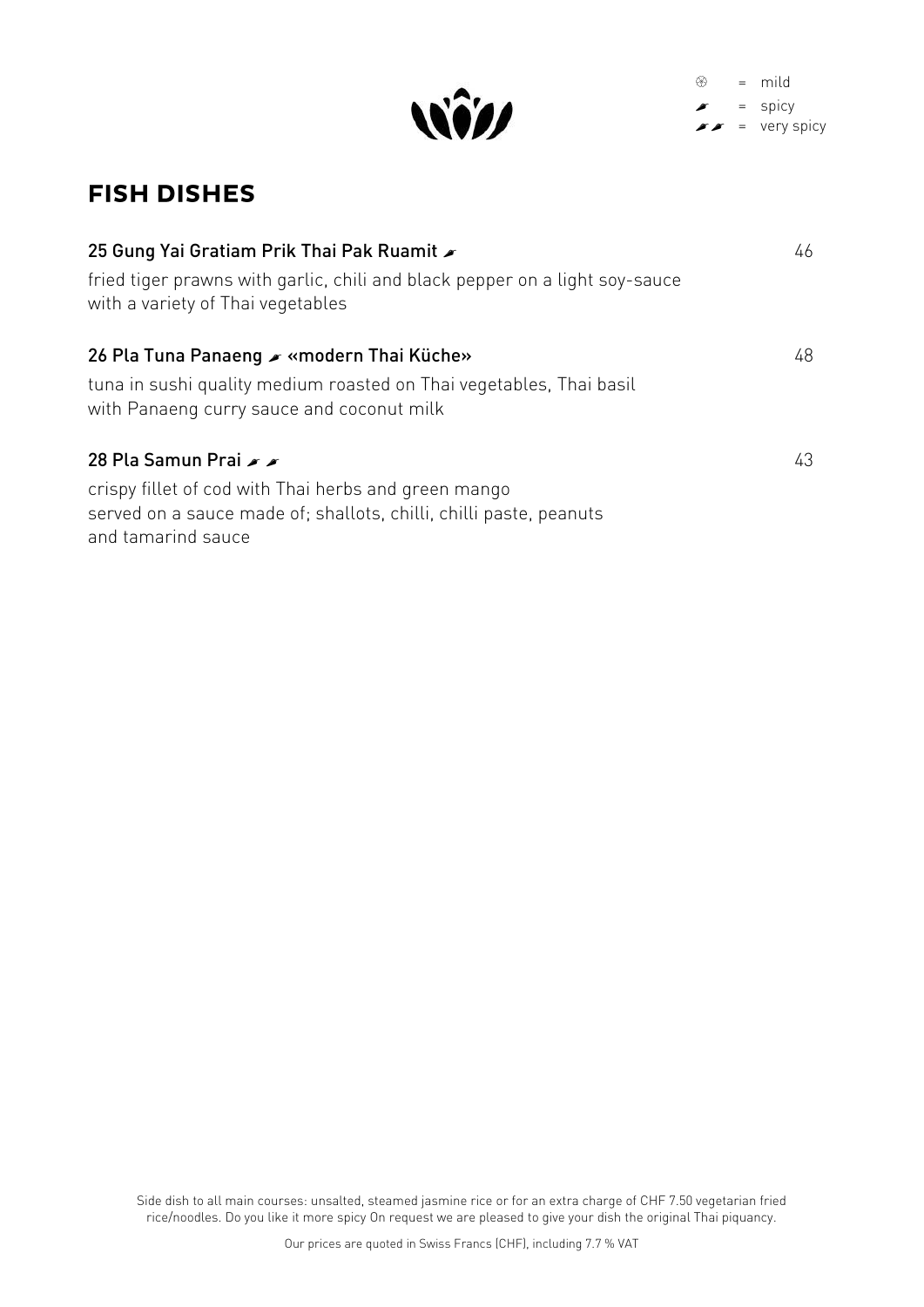

 $\circledast$  = mild  $\blacktriangleright$  = spicy  $\sqrt{\prime}$  = very spicy

## **NOODELS**

| 32 Pad Thai $\blacktriangleright$                            | vegetarian   | -31 |
|--------------------------------------------------------------|--------------|-----|
| Thai noodles with vegetables, tamarind, sprouts of soy beans | with chicken | -37 |
| and peanuts with chili and limes                             | with prawns  | 41  |

# **VEGETARIAN DISHES**

| 30 Gaeng Kua Jeh $\blacktriangleright$                                                                      |                           | 34       |
|-------------------------------------------------------------------------------------------------------------|---------------------------|----------|
| Thai vegetables on red curry with coconut milk, Thai mini eggplant<br>leaves of kaffir lime and sweet basil |                           |          |
| 31 Pad Pak Ruamit / Taohu ®                                                                                 | with tofu                 | 31       |
| seasonal Thai vegetables in light soy sauce from the Wok                                                    | without tofu<br>side dish | 28<br>15 |

Our service staff is pleased to provide you with information regarding our dishes and declarations.